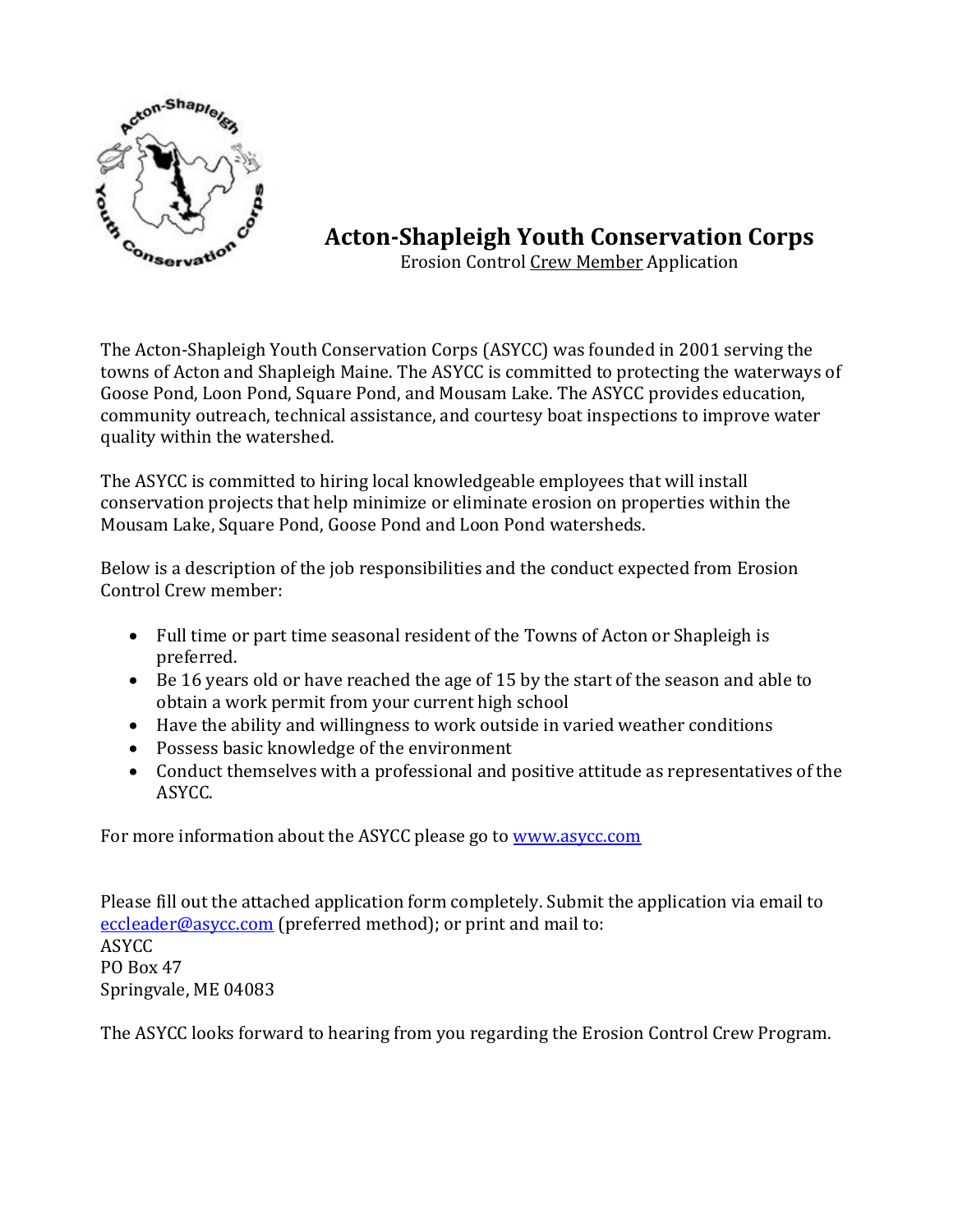

# Acton- Shapleigh Youth Conservation Corp ECC Crew Member Employment Application

Please complete the application and submit by either email to eccleader@asycc.com or by mail to Dave Burns, Program Director; Acton-Shapleigh YCC, PO Box 47, Springvale, Maine 04083

| Date:                                 |         |       |     |                            |       |     |
|---------------------------------------|---------|-------|-----|----------------------------|-------|-----|
| Name:                                 | First   |       |     | Last                       |       |     |
| <b>Address:</b>                       | Current |       |     | Summer (if different)      |       |     |
|                                       | Town    | State | Zip | Town                       | State | Zip |
| <b>Phone:</b>                         |         |       |     | Email:                     |       |     |
| School:<br>(If currently<br>enrolled) | Name:   |       |     | <b>Expected Grad Date:</b> |       |     |

| <b>Expectations</b><br>for this<br><b>Position</b> | Monday through Friday, 8am to 3pm,<br>with one 30 minute unpaid break for<br>lunch.<br>Hours are scheduled at 30 hours per<br>$\overline{\phantom{0}}$<br>week, not to exceed 40 hours per<br>week<br>Approximately 8 weeks of work mid<br>June – mid August<br>Preferred residents of the towns of<br>Acton or Shapleigh | Prepared for outdoor work. This includes<br>$\overline{\phantom{a}}$<br>wearing proper clothing, footwear and<br>sunscreen. Shirts designating you as a<br>crewmember will be provided and must be<br>worn during your workday<br>The ASYCC takes very safety very seriously.<br>$\overline{\phantom{a}}$<br>The Erosion Control Crew Member will be<br>given guidelines for working in a safe<br>manner<br>The ASYCC works on private property. Be<br>$\overline{\phantom{a}}$ |
|----------------------------------------------------|---------------------------------------------------------------------------------------------------------------------------------------------------------------------------------------------------------------------------------------------------------------------------------------------------------------------------|---------------------------------------------------------------------------------------------------------------------------------------------------------------------------------------------------------------------------------------------------------------------------------------------------------------------------------------------------------------------------------------------------------------------------------------------------------------------------------|
|                                                    | Minimum age 15 w/ work permit                                                                                                                                                                                                                                                                                             | respectful of the people and property                                                                                                                                                                                                                                                                                                                                                                                                                                           |

#### **Education:**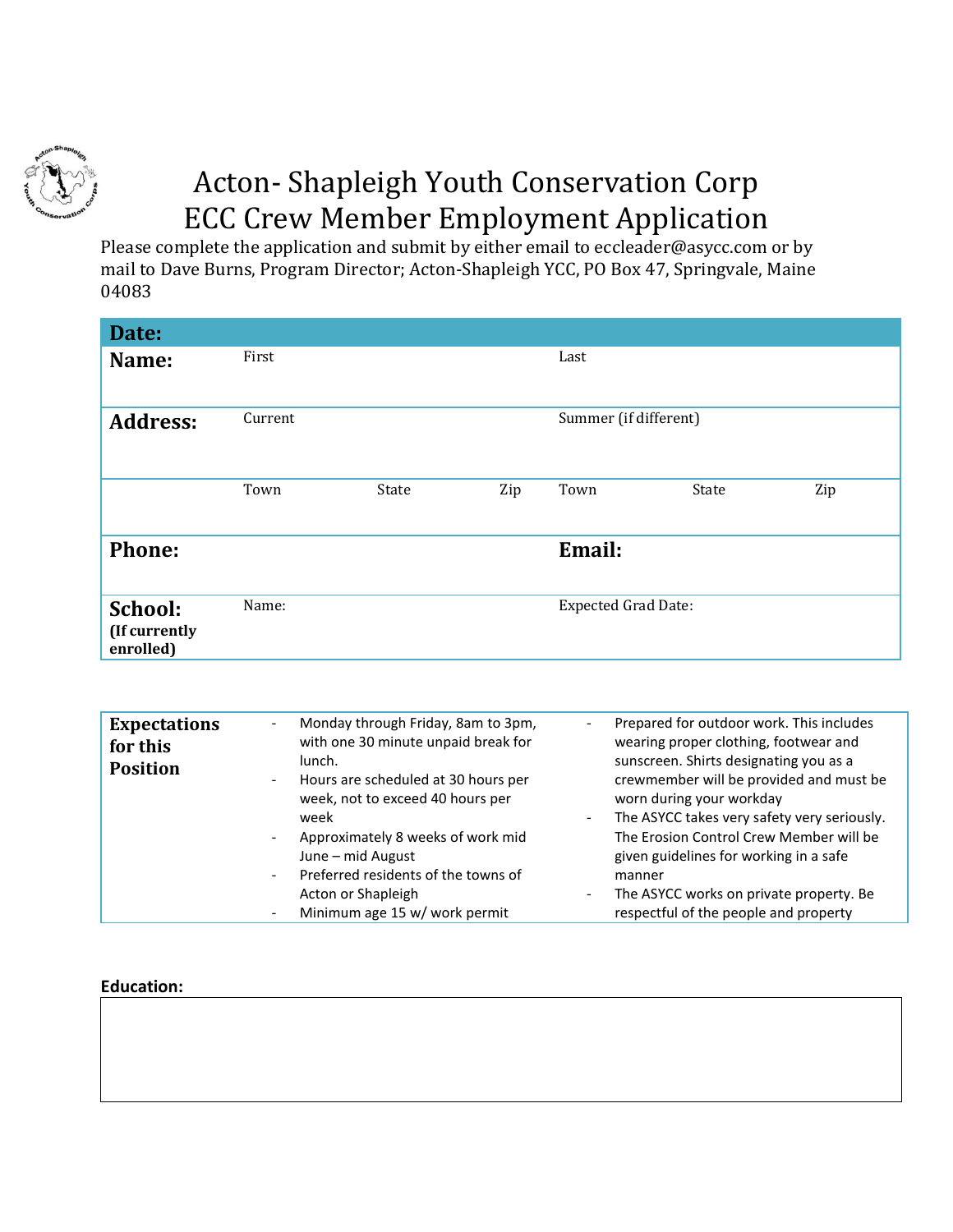**Prior Work Experience:**

#### **Why do you want to become a member of the ASYCC and are you familiar with our program?**

**Have you ever been convicted of a violent or sexual abuse crime? (Please circle one) Yes No**

**If "YES", please describe each Offense, Date of Offense and Disposition of the Case: e.g. Completion of Probation/Incarceration/Community Service, Fines/Restitution Paid in Full.** 

**Answering yes to the above question does not automatically disqualify you from applying. We will consider all the circumstances when reviewing your application and base our decisions on a case-by-case basis.**

### **References:**

Please include two names and numbers of references. (Reference can include teachers, coaches, tutors, employers, mentors, etc.) Reference number One:

Name:

Phone Number:

Relationship to Applicant:

Reference Number Two: